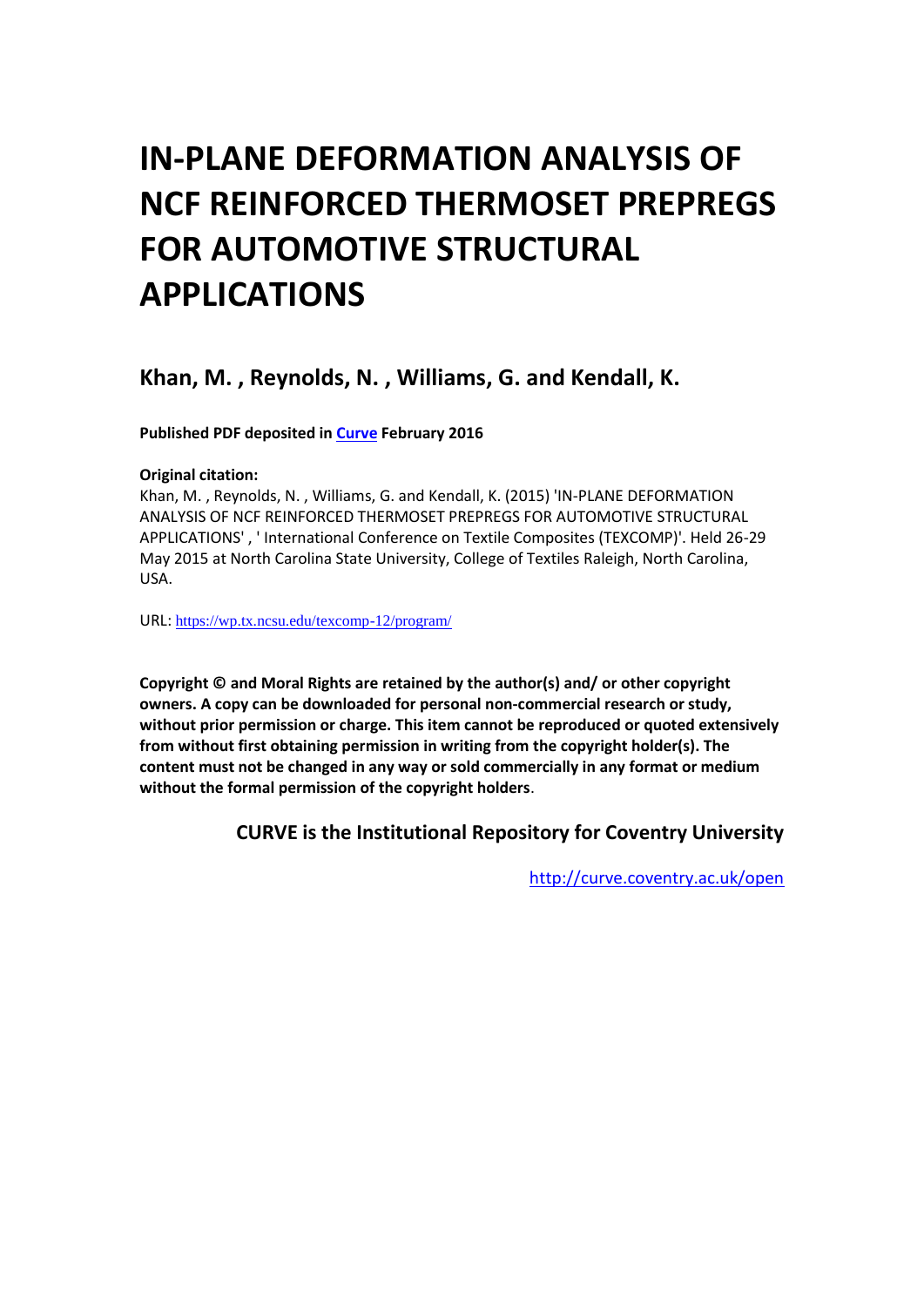# **IN-PLANE DEFORMATION ANALYSIS OF NCF REINFORCED THERMOSET PREPREGS FOR AUTOMOTIVE STRUCTURAL APPLICATIONS**

Muhammad Khan<sup>1\*</sup>, Neil Reynolds<sup>1</sup>, Geraint Williams<sup>1</sup>, Ken Kendall<sup>1</sup>

*<sup>1</sup>WMG, The University of Warwick, United Kingdom* 

\*Corresponding Author: [m.a.khan@warwick.ac.uk](mailto:m.a.khan@warwick.ac.uk)

# *ABSTRACT:*

*In order to meet the new environmental regulations about the low carbon dioxide emissions to the atmosphere the automotive industries have been working to develop lightweight composite body structures for the new passenger cars. The use of NCF (Non-Crimp Fabric) reinforced carbon composites in the luxury cars have now been stretched to the passenger cars. The inplane deformation behaviour of bi-axial NCF based structural thermoset prepregs is determined and analysed keeping in view to their potential use in the car body parts. Two types of stitched carbon fabrics, pillar and tricot with an aerial weight of 400gsm of each, used in the epoxy based thermoset prepreg are considered for the measurement of in-plane shear behaviour. The de-facto standard methods of bias extension and picture frame tests for intraply shear characterisation have been used at the relevant processing conditions for high volume manufacturing applications. It has been observed that the prepreg deformation behaviour is significantly influenced by the selection of process parameters. Moreover, the suitability of each of the two methods for the particular types of NCF based thermoset prepregs will be discussed. Further to the above, the in-plane deformation tests have also been performed on the dry reinforcement of the same prepreg materials in order to determine the influence of resin on the drapeability of the material as well as its response to the processing parameters.*

*Keywords: NCF, Thermoset prepregs, Inplane shear, Automotive structures*

# **1. INTRODUCTION**

Presently the automotive industries are actively engaged to exploit the lightweight structural composite materials in order to improve the energy efficiency and reduce the vehicle emissions. The nature of work for the automotive sector necessitates developing high volume manufacturing processes and very short production cycle times. The development of affordable and snap cure thermoset prepregs along with automation of the prepreg compression moulding (PCM) stages has been supporting to pursue the desired results for building automotive structural body parts [1,2].

In the context of exploiting automation in compression moulding of thermoset prepregs for high volume production applications, the efforts in automotive industries are underway to acquire an acceptable level of useful solution. Automation of PCM would induce higher deformation rates in the material and material behavior should be known at different rates compatible to the processing of thermoset prepregs for high-volume applications. Contrary to the processing of thermoplastic prepregs, the preheat of thermoset prepreg plies prior to preforming can be restricted well below the melting stage i.e. lower than the initiation of cure. The preheat of prepreg softens the material and facilitates in smooth preforming thereby assisting the in-plane (intra- and inter-ply) and out-of-plane deformation of plies in multiple stack.

The drapeability of the biaxial-fibre reinforced materials attributed to their shear compliance is determined from the in-plane shear tests of picture frame (PF) and bias extension (BE) tests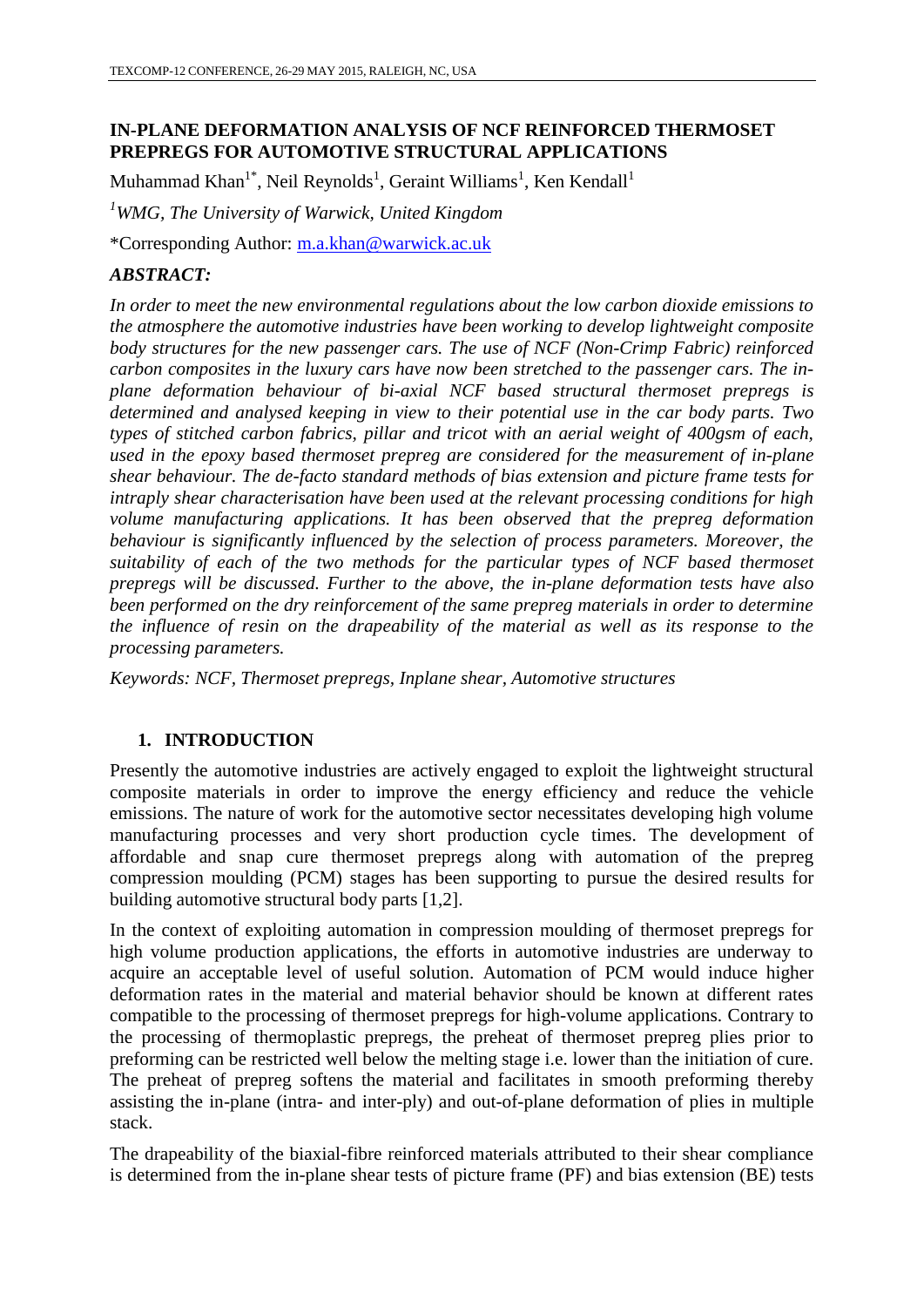[3-7]. The forming behaviour of biaxial engineering fabrics is indeed facilitated by their ability to undergo large shear strains, while strains along their fibre directions remain relatively low. Generally the problems associated with these two test methods are welldocumented: the picture frame test produces almost homogenous kinematics throughout the test specimen but is extremely sensitive to specimen misalignment issues. In contrast, the BE test is relatively insensitive to specimen misalignment but induces non-homogenous kinematics across the test specimen making it more difficult to interpret results and the test is also susceptible to intra-ply slip as the fabric reaches relatively high shear angles. This slip limits the maximum shear angle that can be explored using the BE test [7]. However, in the case of thermoset prepregs, the tests being performed at relatively low temperatures can avoid the issues of fibre-slippage even at high shear angles. Here, the shear tests are performed at high strain rates that can be considered equivalent to high volume manufacturing applications.

### **2. MATERIALS INVESTIGATED**

Following are the details of the rapid cure thermoset prepreg materials used to investigate for their in-plane shear behaviour:

CEP-PS: Carbon/Epoxy Prepreg with biaxial Pillar Stitched non-crimped fabric having an aerial weight of 400gsm

CEP-TS: Carbon/Epoxy Prepreg with biaxial Tricot Stitched non-crimped fabric having an aerial weight of 400gsm

Both types of materials have been supplied by Cytec Industrial Materials. The materials have been purposely built for compression moulding process with a short cure cycle time to meet the production-rate requirements of automotive industries. The resin system of these thermoset prepregs have been designed for high rate manufacture of components and offer mechanical performance to suite the applications. For the purpose of studying the intraply shear behaviour the viscosity of epoxy based resins is an important factor to affect the mechanical behaviour of the reinforcement. The viscosity is largely dependent upon state of the epoxy resin due to change of temperature. The role of viscosity on the in-plane shear behaviour of the prepregs will be shown. The main deformation mechanisms of the prepregs believed to dependent upon the fibrous reinforcements will also be investigated for the selected materials.

#### **3. EXPERIMENTAL TESTS FOR IN-PLANE SHEAR CHARACTERISATION**

Bias extension (BE) and Picture Frame (PF) tests are used to determine the in-plane shear behaviour of the selected thermoset prepreg materials. These methods are considered de-facto standard tests for characterising the intraply shear properties for dry and viscous materials having bidirectional reinforcing fibres [3-7]. Both methods have got their own advantages and disadvantages in terms of the implementation and usefulness for a wide range of continuous fibrous materials. BE and PF tests are performed on Instron-5800R testing machine. The temperature dependent tests are conducted using environmental chamber case with a nominal heating rate of 3-5<sup>o</sup>C per minute. A load cell of 500N was used to record the data for force.

# **3.1 BIAS EXTENSION (BE) TESTS**

The effective sample dimensions used for testing are 74mm wide and 220mm long. The test specimens have been prepared on Zund CNC cutter which essentially helped to minimize the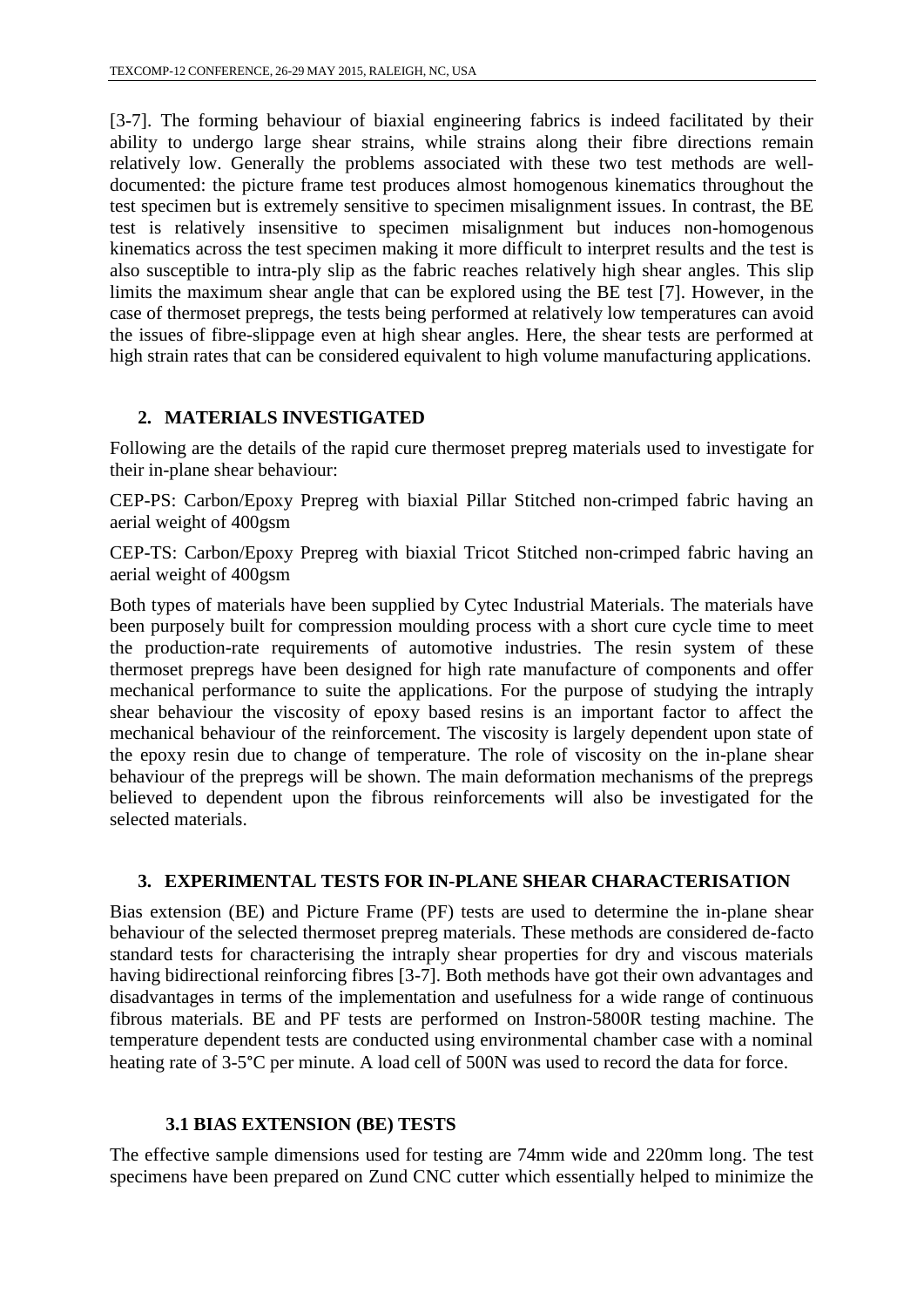possibility of any misalignment of fibre orientations as compared to manual cutting. Tensile stretching of the prepreg is carried out at  $\pm 45^{\circ}$  orientation of fibres to the loading direction. Only single ply of the prepreg has been used for these testing. The test conditions of temperature used are: RT (room temperature), 40°C and 60°C. All prepregs studied for the temperature effects are tested at a strain rate of 60 mm per minute including the dry stitched fabrics. Figure 1 shows the images of deformed and undeformed states of bias extension tests performed for dry fabric (right-side) and the prepreg.



*Figure 1 BE test images of biaxial Pillar Stitched (PS) dry NCF in the ST-direction and Prepreg in the SCdirection.*



*Figure 2 BE test results in the ST directions of biaxial Pillar Stitched (PS) NCF and Prepreg at RT and 40°C.*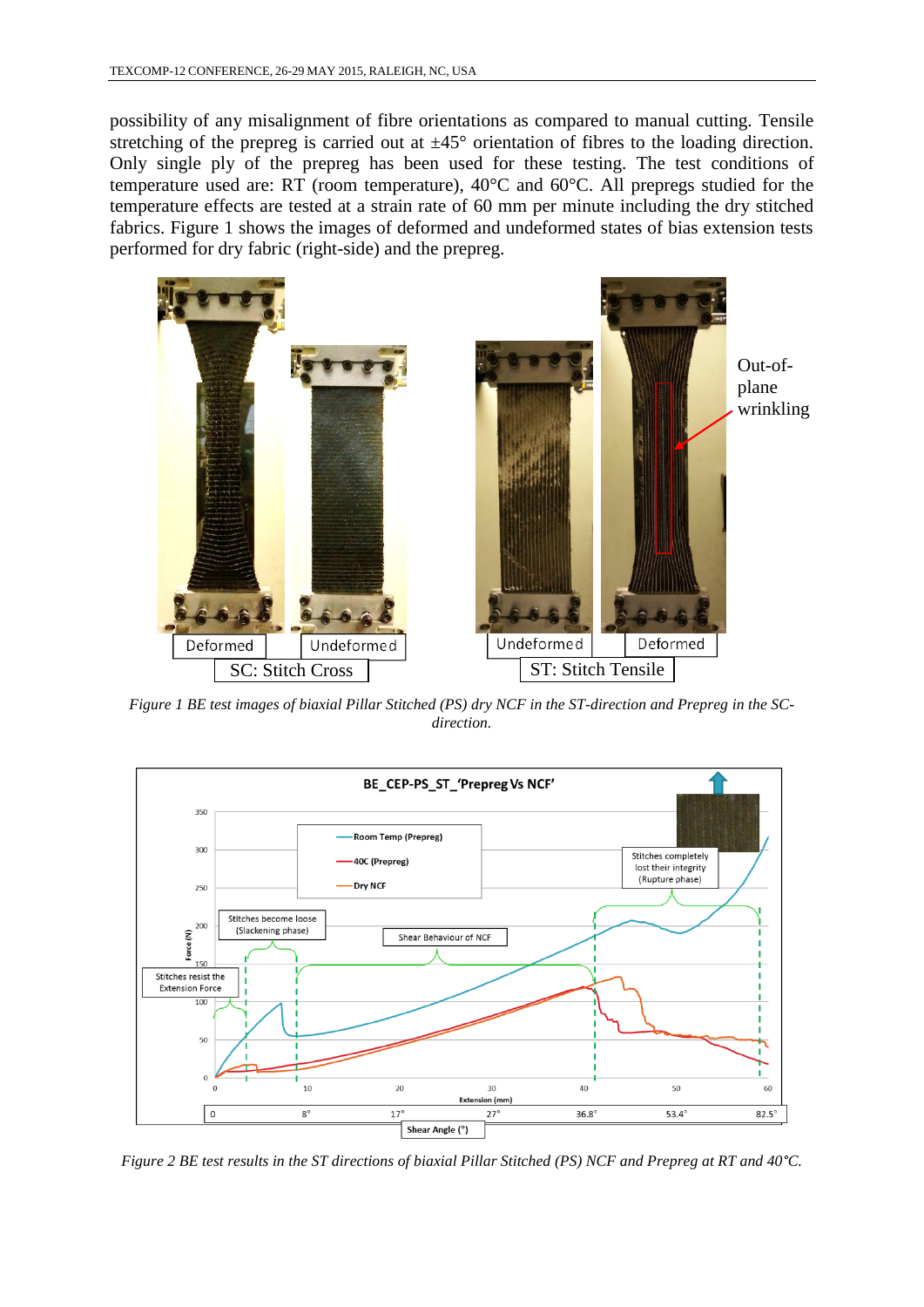

*Figure 3 BE test results of biaxial Tricot Stitch (TS) Prepreg in the ST directions showing the strain rate effects.*



*Figure 4 BE test results of biaxial TS Prepreg in the ST directions and the temperature effects.*



*Figure 5 BE test results of biaxial Tricot Stitch (TS) Prepreg in the SC directions and the temperature effects.*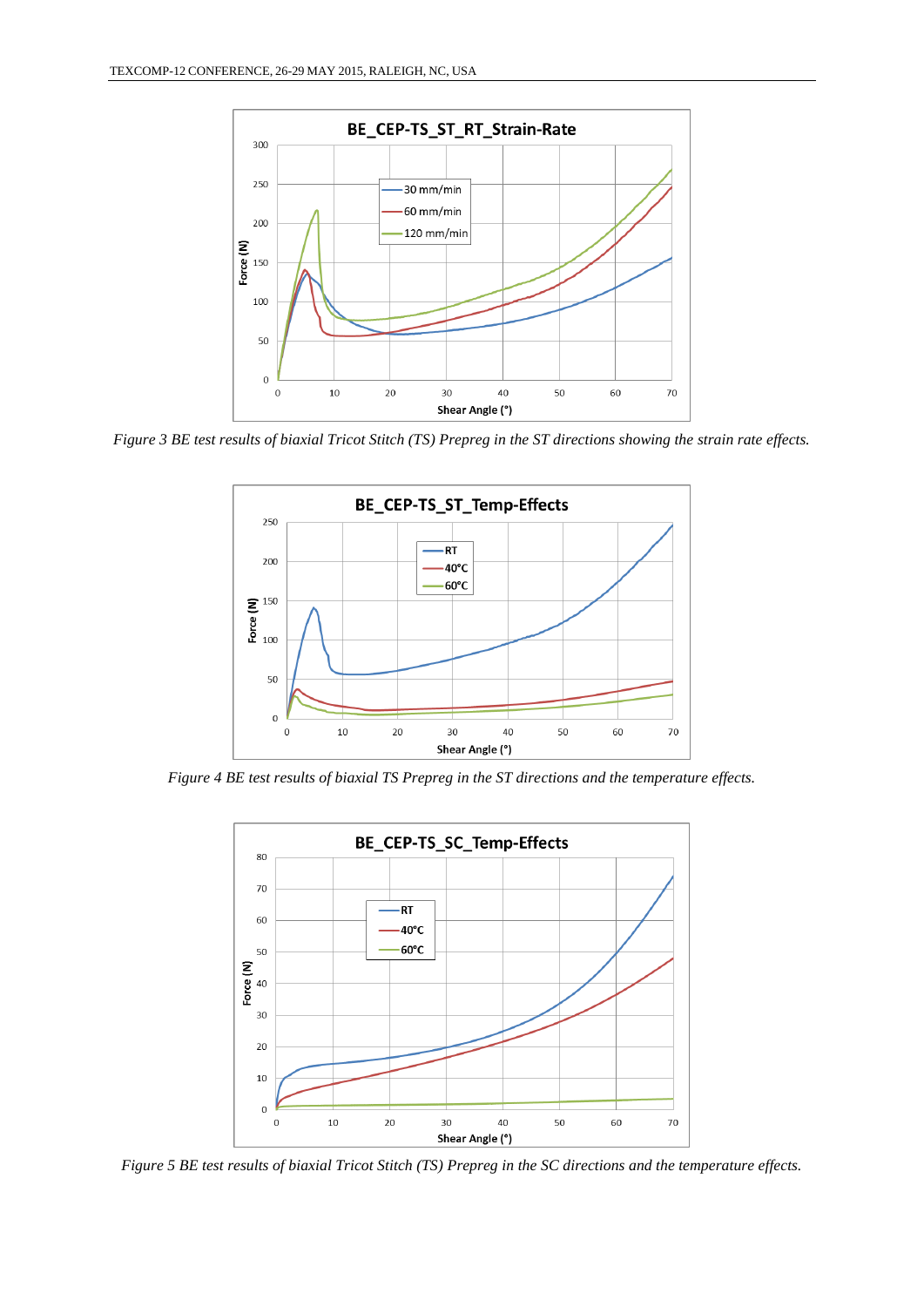

*Figure 6 BE tests comparison of PS and TS Prepregs in the ST directions at room temperature (RT).*



*Figure 7 BE tests comparison of PS and TS Prepregs in the SC directions at room temperature (RT).*

#### **3.2 PICTURE FRAME (PF) TESTS**

PF test can be used for characterisation of the shear resistance of composite reinforcements in a wide range of shear angles, up to 50°-60°, sometimes even up to 75°. The test-rig used to perform PF tests is shown in Figure 8. Four rigid links can deform the material in pure shear in the plane of the ply. Material is cut to the desired size and geometry to be clamped in the picture frame jig shown in Figure 8. The tows or yarns are parallel/perpendicular to the outer edges of the sample or clamping bars in the undeformed state. The effective specimen dimensions used for these tests are 110mm x 110mm.

The specimen should be fastened into the frame using clamps with a grooved or knurled surface to prevent any slip during testing especially at higher temperature. In order to test the composite prepregs at higher temperatures, there is a need to have a temperature controlled chamber in which the whole test-rig can be placed and testing should be done inside the chamber. Once prepreg samples were clamped within the frame, heating of the samples can be maintained at the requisite-level for 5-6 minutes to obtain uniform temperature distribution.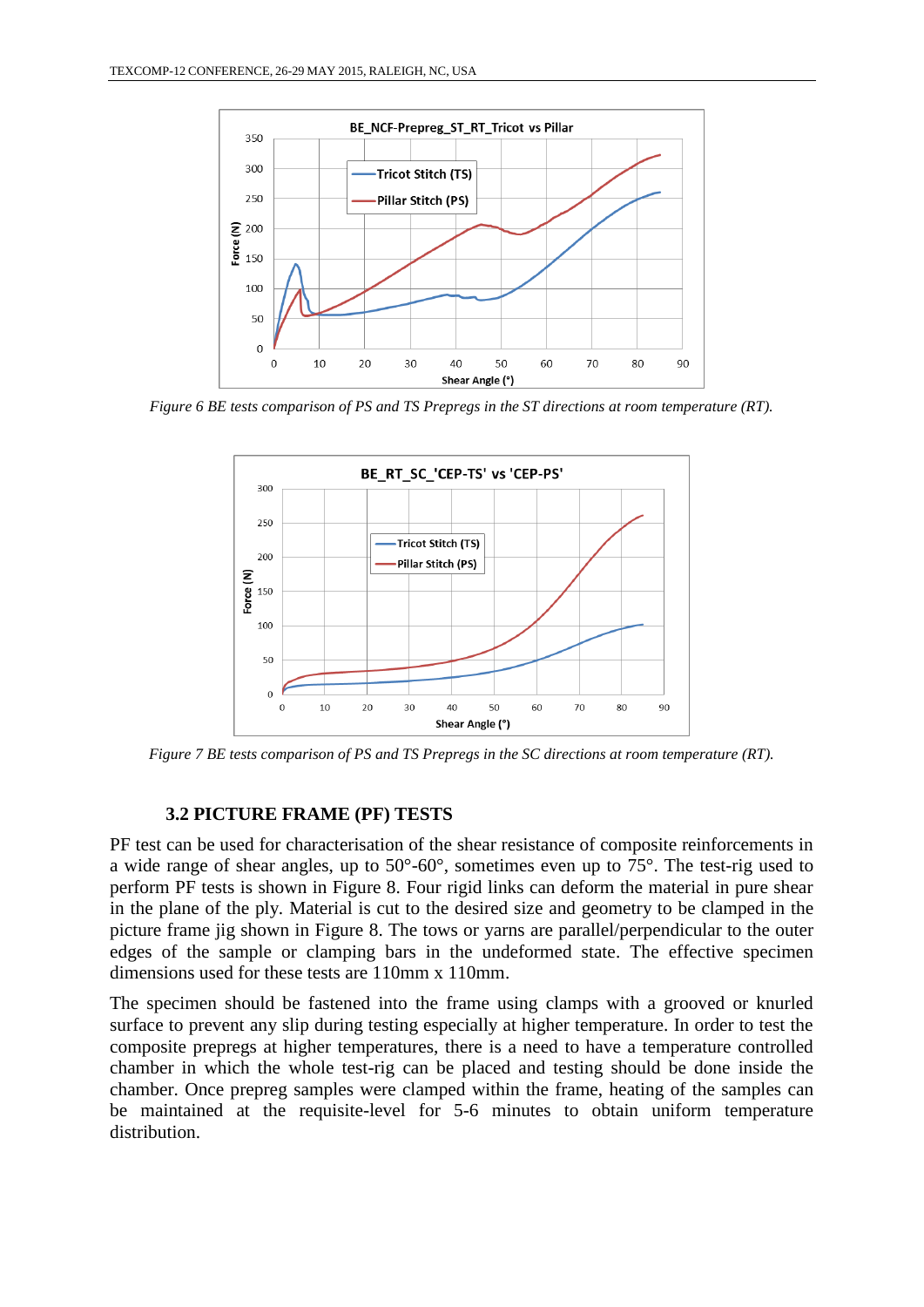

*Figure 8 The images showing the influence of stitching direction during intraply shear tests of NCF reinforced prepregs determined with Picture Frame (PF) test.* 



*Figure 9 PF tests comparison of PS Prepreg in the SC and ST directions at room temperature (RT).*



*Figure 10 PF tests comparison of TS Prepreg in the ST directions at different temperatures.*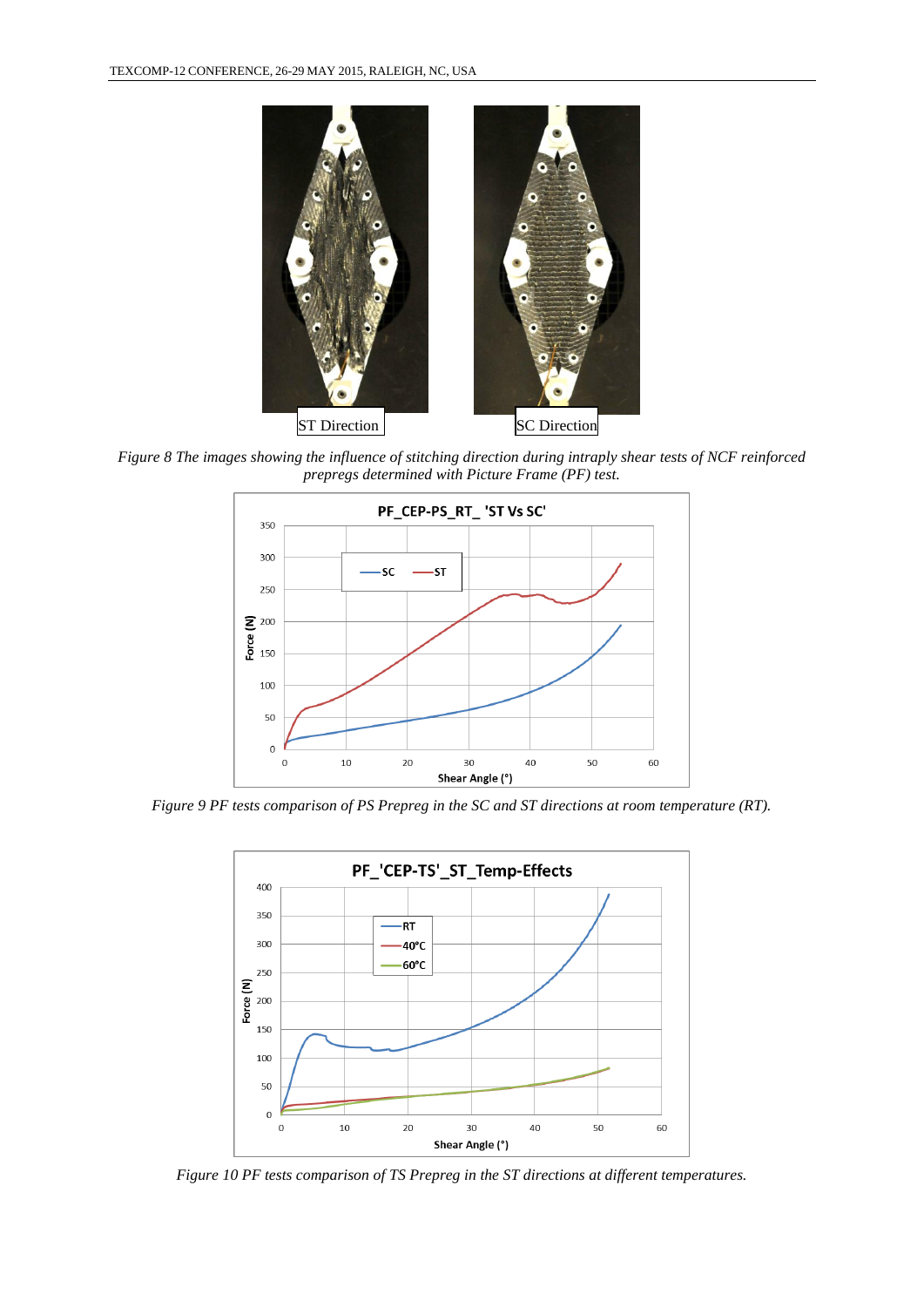

*Figure 11 PF tests comparison of TS Prepreg in the SC and ST directions at room temperature (RT).*



*Figure 12 PF tests comparison of PS and TS Prepregs in the ST directions at room temperature (RT).*

#### **4. RESULTS AND CONCLUSIONS**

Both, BE and PF, tests are performed to study the intraply shear behavior of the rapid cure thermoset prepregs. The tests are carried out on two different types of prepregs having the same resin system but they differ in the stitching pattern of the reinforcement. Therefore this study is mainly focused towards exploring the stitch pattern effects on the in-plane shear behavior of the prepreg materials. Further, these tests are aimed to explore the selected range of temperature and strain rate effects on the shearing behavior of the prepregs. However, it should be known that both PF and BE tests are isothermal.

Figure 2 shows the effects of temperature on the pillar stitch reinforced prepreg along with dry NCF used in the same prepreg. There is a drop in the force required to deform the material with the rise in temperature to just 40C°. This can simply be attributed to the drop in the viscosity of the resin at higher temperatures. Another important aspect of this study is that the shear behavior of the dry NCF is approximately overlapped with the shear behavior of the prepreg at 40C°. Figure 3 shows a comparison of force versus shear angle for the PS prepreg at different strain rates and that can again be mainly attributed to the nature of viscous resin. Figure 4 and 5 show the effects of temperature on TS prepregs in the SC and ST directions. This shows that the stitching direction greatly influences the in-plane shear behavior of the